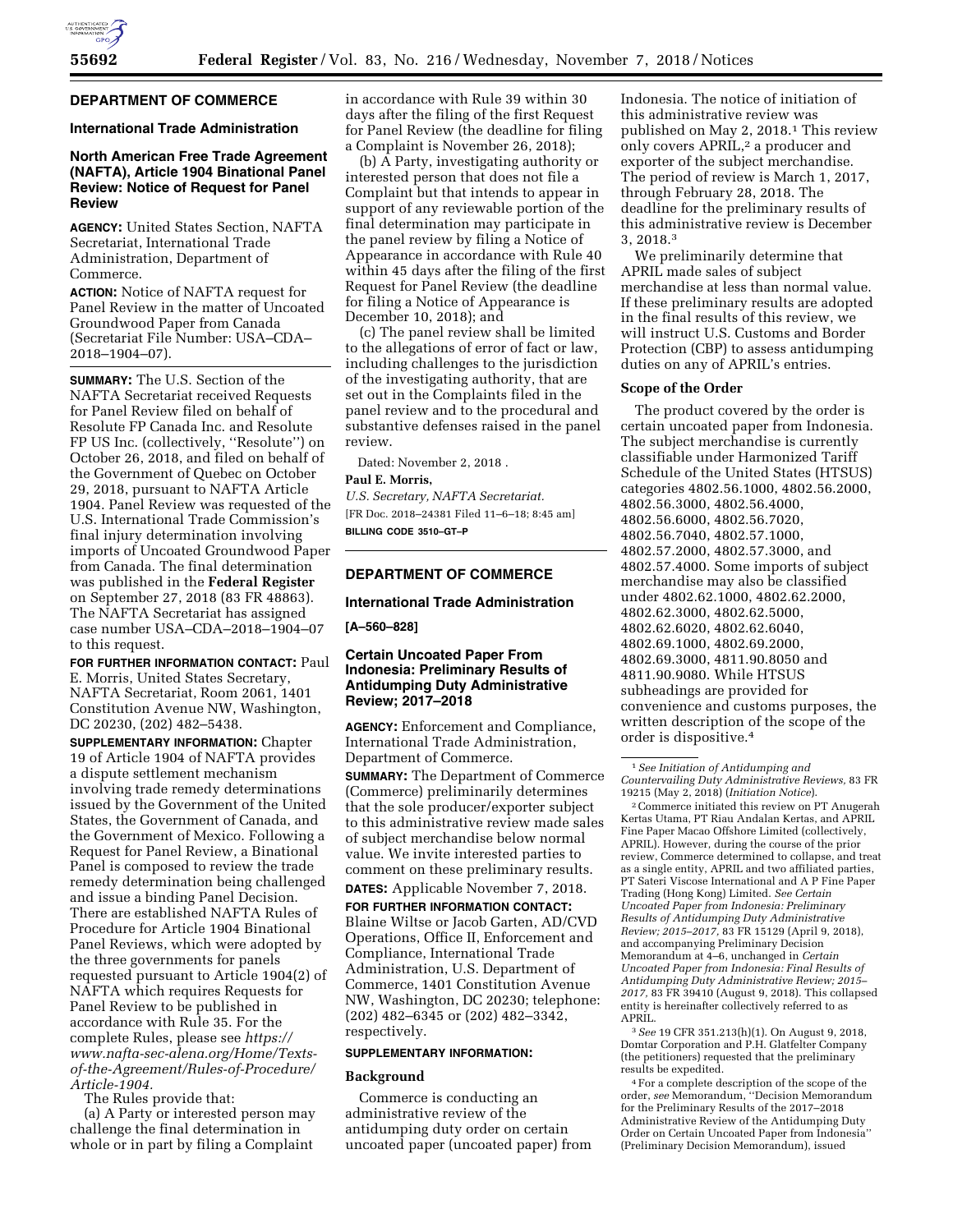## **Methodology**

Commerce is conducting this review in accordance with sections 751(a)(1)(B) and (2) of the Tariff Act of 1930, as amended (the Act). Pursuant to section 776(a) and (b) of the Act, Commerce has preliminarily relied upon facts otherwise available with adverse inferences (AFA) for APRIL, because this respondent did not timely respond to all sections of Commerce's initial antidumping duty questionnaire.

For a complete explanation of the methodology and analysis underlying the preliminary application of AFA, *see* 

the accompanying Preliminary Decision Memorandum. The Preliminary Decision Memorandum is a public document and is on file electronically via Enforcement and Compliance's Antidumping and Countervailing Duty Centralized Electronic Service System (ACCESS). ACCESS is available to registered users at *[https://](https://access.trade.gov) [access.trade.gov,](https://access.trade.gov)* and to all parties in the Central Records Unit, Room B8024 of the main Department of Commerce building. In addition, a complete version of the Preliminary Decision Memorandum can be found at *[http://](http://enforcement.trade.gov/frn/) [enforcement.trade.gov/frn/.](http://enforcement.trade.gov/frn/)* The signed

Preliminary Decision Memorandum and the electronic version of the Preliminary Decision Memorandum are identical in content. A list of the topics discussed in the Preliminary Decision Memorandum is attached as an Appendix to this notice.

## **Preliminary Results of the Review**

As a result of this review, we preliminarily determine that the weighted-average dumping margin exists for APRIL for the period March 1, 2017, through February 28, 2018, as follows:

| Exporter/producer                                                                                                   | Cash deposit rate<br>(percent) |
|---------------------------------------------------------------------------------------------------------------------|--------------------------------|
| PT Anugerah Kertas Utama, PT Riau Andalan Kertas, APRIL Fine Paper Macao Offshore Limited, PT Sateri Viscose Inter- | 566.81                         |

#### **Disclosure and Public Comment**

Normally, Commerce discloses the calculations performed in connection with its preliminary results to interested parties within five days after the date of publication of the preliminary results of review in the **Federal Register**.6 However, there are no calculations to disclose here because, in accordance with section 776 of the Act, Commerce preliminarily applied AFA to APRIL, the sole company subject to this review, and based the AFA rate on the highest petition rate in this proceeding.7

Interested parties may submit case briefs to Commerce no later than 30 days after the date of publication of this notice.8 Rebuttal briefs, limited to issues raised in the case briefs, may be filed no later than five days after the time limit for filing case briefs.9 Parties who submit case briefs or rebuttal briefs in this proceeding are encouraged to submit with each argument: (1) A statement of the issue; (2) a brief summary of the argument; and (3) a table of authorities.10 Case and rebuttal briefs should be filed using ACCESS.11

Pursuant to 19 CFR 351.310(c), interested parties who wish to request a hearing must submit a written request to the Assistant Secretary for Enforcement and Compliance, filed electronically via ACCESS. An electronically-filed

document must be received successfully in its entirety by ACCESS by 5:00 p.m. Eastern Time within 30 days after the date of publication of this notice.<sup>12</sup> Hearing requests should contain: (1) The party's name, address, and telephone number; (2) the number of participants; and (3) a list of issues to be discussed. Issues raised in the hearing will be limited to issues raised in the briefs. If a request for a hearing is made, parties will be notified of the time and date for the hearing to be held at the U.S. Department of Commerce, 1401 Constitution Avenue NW, Washington, DC 20230.13

Commerce intends to issue the final results of this administrative review, including the results of its analysis raised in any written briefs, not later than 120 days after the publication date of this notice, pursuant to section 751(a)(3)(A) of the Act.

### **Assessment Rates**

Upon issuance of the final results, Commerce will determine, and CBP shall assess, antidumping duties on all appropriate entries covered by this review.14 The final results of this review shall be the basis for the assessment of antidumping duties on entries of merchandise covered by the final results of this review and for future deposits of estimated duties, where applicable.15

We intend to issue assessment instructions to CBP 15 days after the date of publication of the final results of this review.

#### **Cash Deposit Requirements**

The following deposit requirements will be effective for all shipments of the subject merchandise entered, or withdrawn from warehouse, for consumption on or after the publication date of the final results of this administrative review, as provided by section  $751(a)(2)(C)$  of the Act:  $(1)$  The cash deposit rate for APRIL will be that established in the final results of this review; (2) for previously investigated companies not participating in this review, the cash deposit will continue to be the company-specific rate published for the most recently completed segment; (3) if the exporter is not a firm covered in this review, or the original less-than-fair-value (LTFV) investigation, but the manufacturer is, the cash deposit rate will be the rate established for the most recent segment for the manufacturer of the merchandise; and (4) the cash deposit rate for all other manufacturers or exporters will continue to be 2.10 percent, the all-others rate made effective by the LTFV investigation.16 These deposit requirements, when

13 *Id.* 

15*See* section 751(a)(2)(C) of the Act.

concurrently with and hereby adopted by this

<sup>&</sup>lt;sup>5</sup>The cash deposit rate is equal to the petition rate (66.82 percent) adjusted for the lowest rate of export subsidies found for any company in the most recently completed companion countervailing duty segment. *See Certain Uncoated Paper from Indonesia: Final Results of Countervailing Duty Administrative Review; 2015–2016,* 83 FR 52383 (October 17, 2018), and accompanying Issues and Decision Memorandum at Section V(3), showing an

export subsidy of 0.01 percent related to the Exemption from Import Income Tax Withholding for Companies in Bonded Zone Locations Program. 6*See* 19 CFR 351.224(b). 7*See Certain Uncoated Paper from Australia,* 

*Brazil, the People's Republic of China, Indonesia, and Portugal: Initiation of Less-Than-Fair-Value Investigations,* 80 FR 8608 (February 18, 2015), and accompanying Antidumping Duty Investigation Initiation Checklist: Uncoated Paper from Indonesia at 12.

<sup>8</sup>*See* 19 CFR 351.309(c).

<sup>9</sup>*See* 19 CFR 351.309(d).

<sup>10</sup>*See* 19 CFR 351.309(c)(2) and (d)(2).

<sup>11</sup>*See* 19 CFR 351.303.

<sup>12</sup>*See* 19 CFR 351.310(c).

<sup>14</sup>*See* 19 CFR 351.212(b)(1).

<sup>16</sup>*See Order,* 81 FR at 11174.